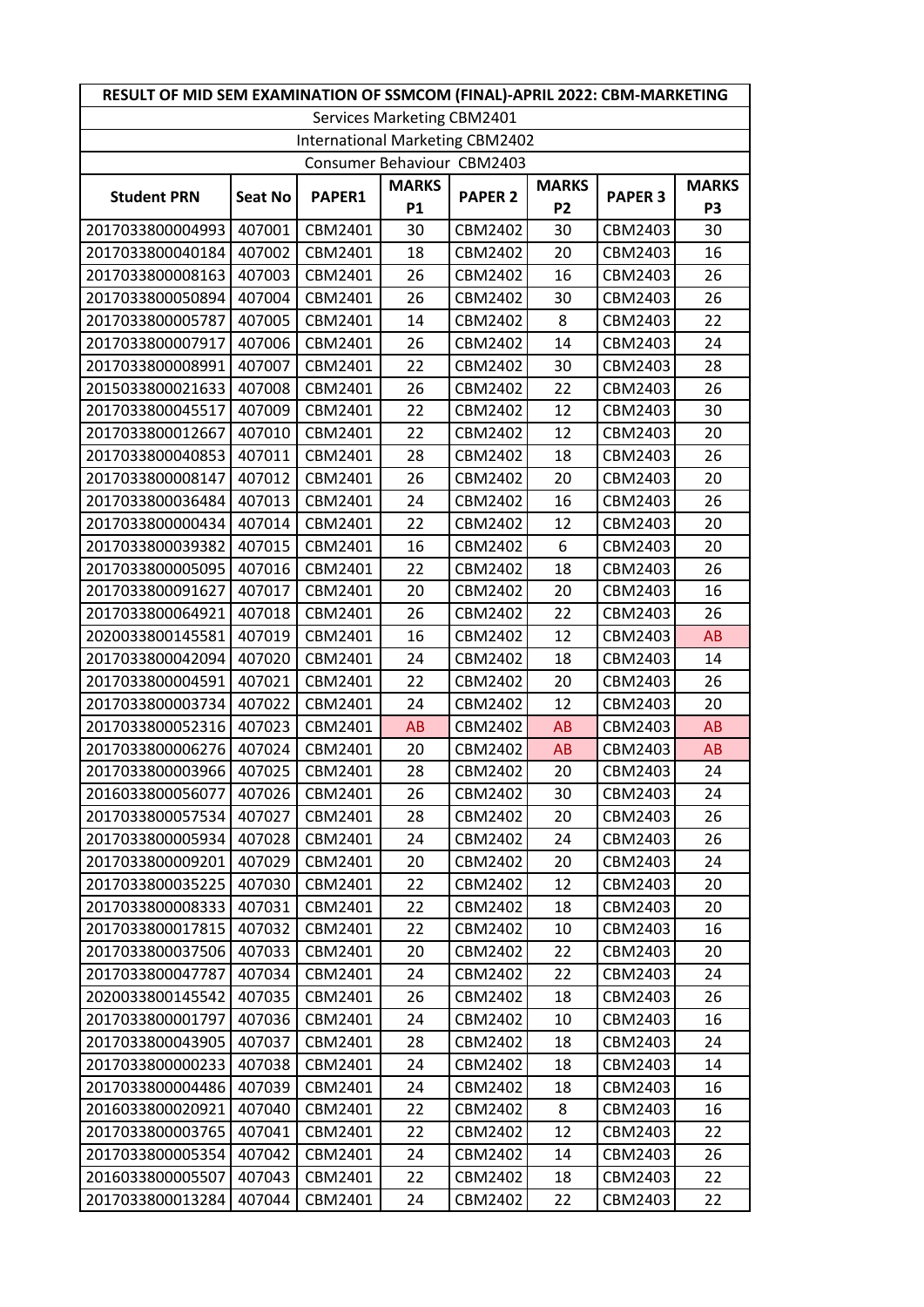| RESULT OF MID SEM EXAMINATION OF SSMCOM (FINAL)-APRIL 2022: CBM-MARKETING |                |         |              |                |                |                |              |  |
|---------------------------------------------------------------------------|----------------|---------|--------------|----------------|----------------|----------------|--------------|--|
| Services Marketing CBM2401                                                |                |         |              |                |                |                |              |  |
| International Marketing CBM2402                                           |                |         |              |                |                |                |              |  |
| Consumer Behaviour CBM2403                                                |                |         |              |                |                |                |              |  |
| <b>Student PRN</b>                                                        | <b>Seat No</b> | PAPER1  | <b>MARKS</b> | <b>PAPER 2</b> | <b>MARKS</b>   | <b>PAPER 3</b> | <b>MARKS</b> |  |
|                                                                           |                |         | <b>P1</b>    |                | P <sub>2</sub> |                | P3           |  |
| 2017033800055141                                                          | 407045         | CBM2401 | 22           | CBM2402        | 20             | CBM2403        | 24           |  |
| 2017033800040176                                                          | 407046         | CBM2401 | 28           | CBM2402        | 14             | CBM2403        | 16           |  |
| 2020033800145855                                                          | 407047         | CBM2401 | 26           | CBM2402        | 14             | CBM2403        | 26           |  |
| 2017033800037433                                                          | 407048         | CBM2401 | 26           | CBM2402        | 22             | CBM2403        | 18           |  |
| 2017033800019814                                                          | 407049         | CBM2401 | 26           | CBM2402        | 20             | CBM2403        | 26           |  |
| 2017033800050213                                                          | 407050         | CBM2401 | 24           | CBM2402        | 14             | CBM2403        | 20           |  |
| 2016033800042383                                                          | 407051         | CBM2401 | 24           | CBM2402        | 12             | CBM2403        | 26           |  |
| 2020033800148873                                                          | 407052         | CBM2401 | 28           | CBM2402        | 18             | CBM2403        | 28           |  |
| 2017033800013504                                                          | 407053         | CBM2401 | 20           | CBM2402        | 24             | CBM2403        | 18           |  |
| 2017033800044313                                                          | 407054         | CBM2401 | 16           | CBM2402        | 16             | CBM2403        | 28           |  |
| 2017033800050116                                                          | 407055         | CBM2401 | 28           | CBM2402        | 20             | CBM2403        | 24           |  |
| 2016033800032454                                                          | 407056         | CBM2401 | 28           | CBM2402        | 26             | CBM2403        | 26           |  |
| 2016033800015421                                                          | 407057         | CBM2401 | 22           | CBM2402        | 8              | CBM2403        | 18           |  |
| 2017033800003726                                                          | 407058         | CBM2401 | 26           | CBM2402        | 16             | CBM2403        | 18           |  |
| 2017033800041292                                                          | 407059         | CBM2401 | 26           | CBM2402        | 14             | CBM2403        | 26           |  |
| 2016033800016962                                                          | 407060         | CBM2401 | 30           | CBM2402        | 18             | CBM2403        | 26           |  |
| 2017033800001163                                                          | 407061         | CBM2401 | 24           | CBM2402        | 26             | CBM2403        | 26           |  |
| 2017033800055713                                                          | 407062         | CBM2401 | 26           | CBM2402        | 12             | CBM2403        | 24           |  |
| 2017033800003912                                                          | 407063         | CBM2401 | 20           | CBM2402        | 10             | CBM2403        | 22           |  |
| 2017033800046223                                                          | 407064         | CBM2401 | 22           | CBM2402        | 26             | CBM2403        | 22           |  |
| 2017033800036685                                                          | 407065         | CBM2401 | 28           | CBM2402        | 14             | CBM2403        | 28           |  |
| 2017033800001685                                                          | 407066         | CBM2401 | 24           | CBM2402        | 16             | CBM2403        | 24           |  |
| 2017033800038177                                                          | 407067         | CBM2401 | 10           | CBM2402        | 18             | CBM2403        | 18           |  |
| 2017033800004641                                                          | 407068         | CBM2401 | 20           | CBM2402        | 18             | CBM2403        | 8            |  |
| 2017033800047234                                                          | 407069         | CBM2401 | 26           | CBM2402        | 22             | CBM2403        | 26           |  |
| 2017033800056183                                                          | 407070         | CBM2401 | 28           | CBM2402        | 26             | CBM2403        | 28           |  |
| 2017033800000674                                                          | 407071         | CBM2401 | 12           | CBM2402        | 14             | CBM2403        | 16           |  |
| 2017033800038893                                                          | 407072         | CBM2401 | 24           | CBM2402        | 26             | CBM2403        | 26           |  |
| 2017033800002425                                                          | 407073         | CBM2401 | 18           | CBM2402        | 16             | CBM2403        | 22           |  |
| 2016033800010675                                                          | 407074         | CBM2401 | 28           | CBM2402        | 28             | CBM2403        | 30           |  |
| 2017033800017452                                                          | 407075         | CBM2401 | 28           | CBM2402        | 18             | CBM2403        | 26           |  |
| 2017033800062671                                                          | 407076         | CBM2401 | 30           | CBM2402        | 22             | CBM2403        | 20           |  |
| 2017033800055632                                                          | 407077         | CBM2401 | 18           | CBM2402        | 14             | CBM2403        | 16           |  |
| 2017033800041005                                                          | 407078         | CBM2401 | 12           | CBM2402        | 10             | CBM2403        | 16           |  |
| 2016033800051907                                                          | 407079         | CBM2401 | 24           | CBM2402        | 20             | CBM2403        | 24           |  |
| 2017033800014264                                                          | 407080         | CBM2401 | 22           | CBM2402        | 12             | CBM2403        | 22           |  |
| 2017033800019331                                                          | 407081         | CBM2401 | 22           | CBM2402        | 14             | CBM2403        | 24           |  |
| 2017033800018784                                                          | 407082         | CBM2401 | 24           | CBM2402        | 14             | CBM2403        | 14           |  |
| 2017033800008453                                                          | 407083         | CBM2401 | 16           | CBM2402        | 18             | CBM2403        | 18           |  |
| 2017033800059243                                                          | 407084         | CBM2401 | 26           | CBM2402        | 26             | CBM2403        | 24           |  |
| 2017033800012087                                                          | 407085         | CBM2401 | 24           | CBM2402        | 18             | CBM2403        | 24           |  |
| 2017033800039954                                                          | 407086         | CBM2401 | 28           | CBM2402        | 10             | CBM2403        | 20           |  |
| 2017033800018304                                                          | 407087         | CBM2401 | 22           | CBM2402        | 28             | CBM2403        | 22           |  |
| 2017033800040393                                                          | 407088         | CBM2401 | 28           | CBM2402        | 10             | CBM2403        | 28           |  |